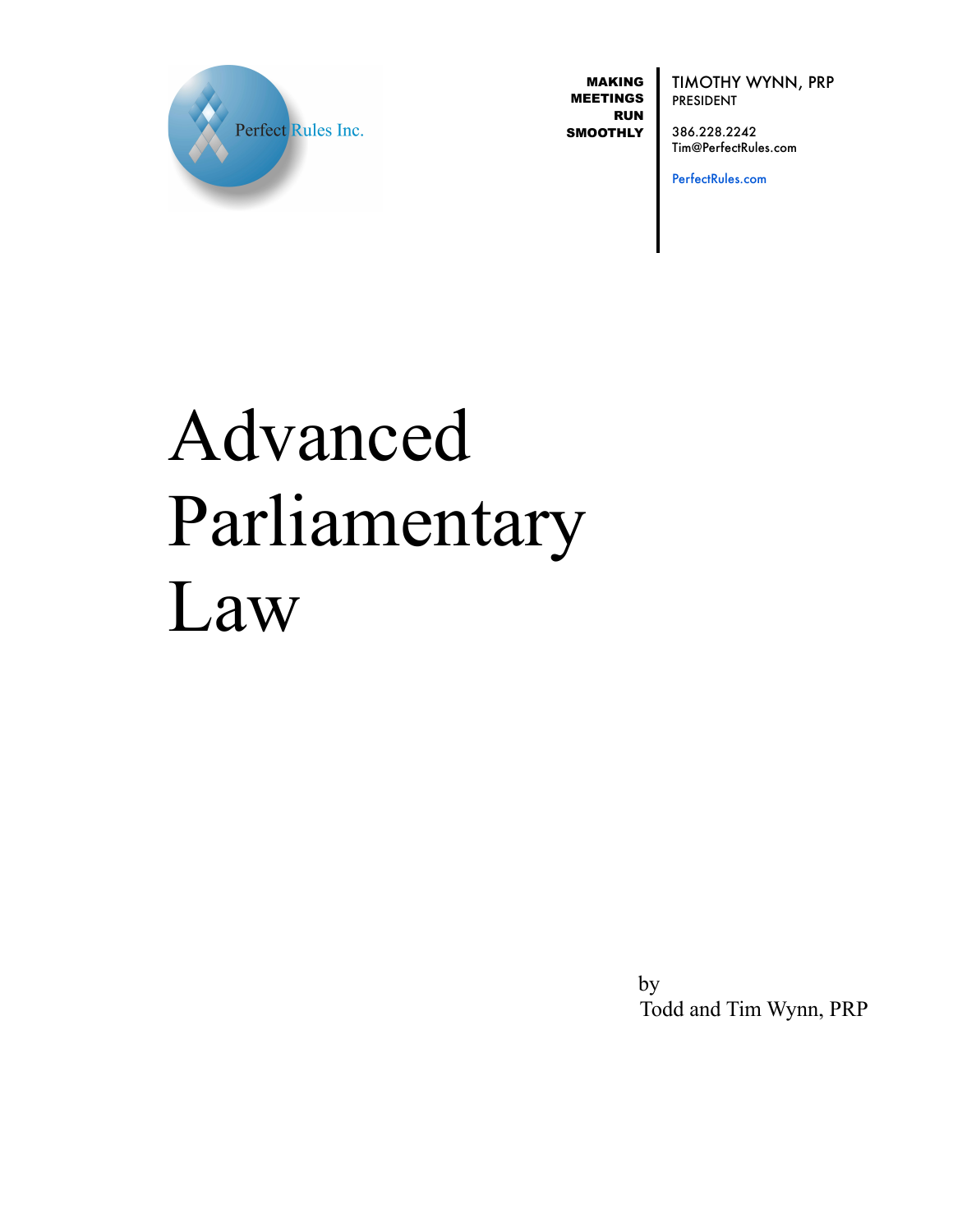# **Parliamentary Law**

Origins. Parliamentary law has been around so long that nobody knows exactly how old it is. It has been traced back as far as 400 B.C, through the writings of the Athenian historian Thucydides.

Purpose. Parliamentary law is dedicated to the smooth and orderly transaction of business and to the protection of the rights of members.

Universal Application. Parliamentary law applies to all types of organizations, regardless of their individual goals.

Robert's Rules of Order. This parliamentary authority has been designed and revised through the years to serve the needs of ordinary societies.

# **Rank of Governing Documents**

Procedural rules contained in national, state, or local laws. Rules of a parent organization. Articles of Incorporation (or corporate charter) Constitution (if there is one) Bylaws Special Rules of Order and Standing Rules Parliamentary Authority (Such as *Robert's Rules of Order*)

# **National Bylaws**

1. Do Local Chapters have to follow the National Bylaws?

- a. Yes, always
- b. No, never
- c. Only the rules that apply to the local chapter
- d. Only if the local bylaws say so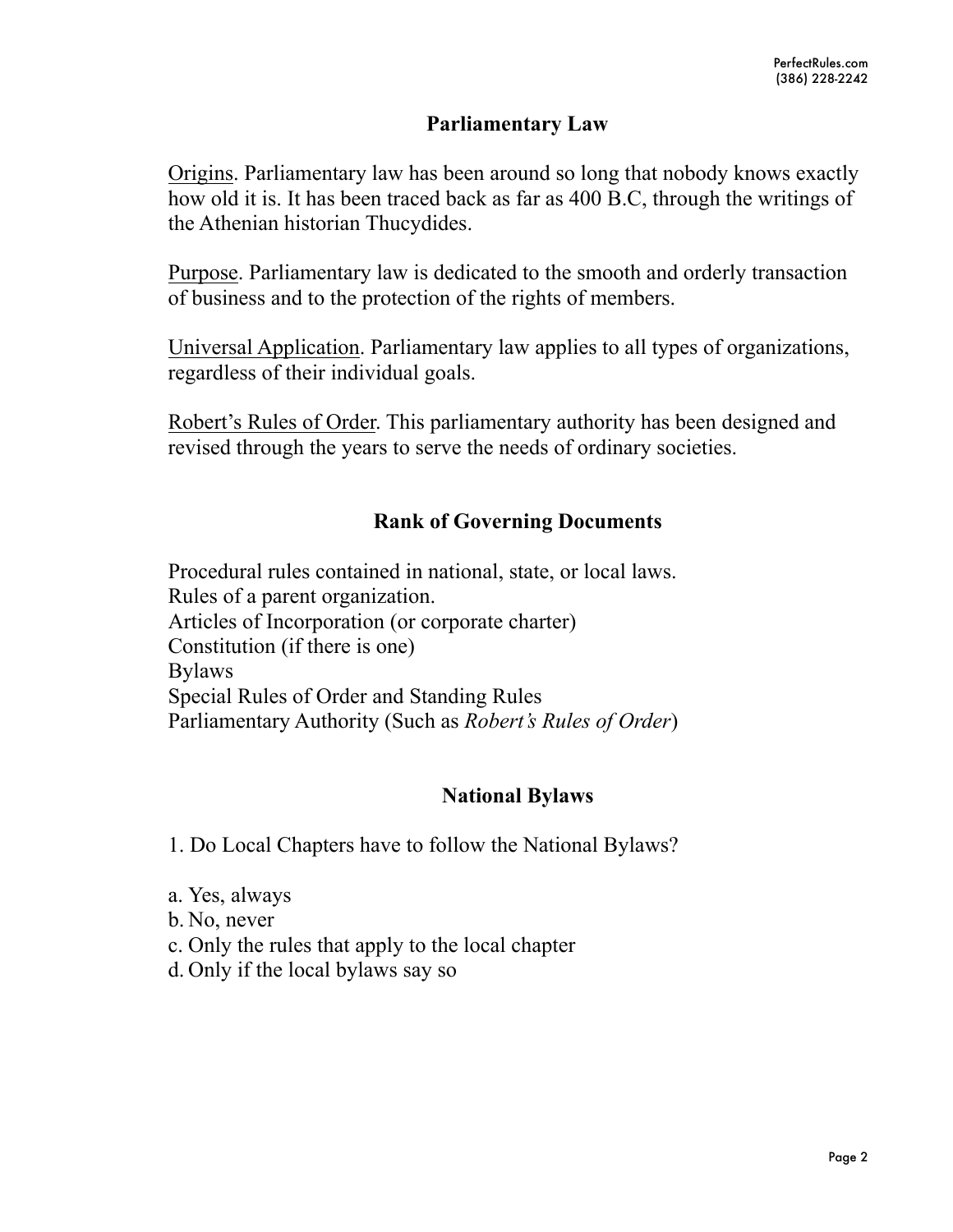# **The Content of the Bylaws**

2. How many of the following items should be contained in the bylaws?

- a. Everything that a member needs to know about the organization
- b. Essential rules of the organization
- c. Standard voting requirements
- d. Standard duties of officers
- e. Rules of debate
- f. Methods for making motions

# **The Form of the Bylaws**

Reason for Conformity.

Form vs. Content.

# **Importance of Language**

Parliamentary Terminology. Parliamentary Law has its own specific language. Many parliamentary terms carry meanings that do not correlate with the everyday usages of these terms.

Who's Copying Whom? Often organizations will copy bylaw language from other similar organizations. Unfortunately, this allows improper and problematic language to spread.

The Legalese Problem. What is legalese? Merriam-Webster defines it as, "The specialized language of the legal profession." Apple Dictionary defines it as, "The formal and technical language of legal documents that is often hard to understand." It belongs in the law, not in your bylaws.

Clarity. Bylaws should contain language that is clear, concise, and plain.

Rubik's Cube Effect. Rules contained in the bylaws are generally connected in a way that causes any change in one part to have an effect on many other parts.

Consistency and Conflict. Consistency is essential in drafting bylaws, and conflict must be avoided.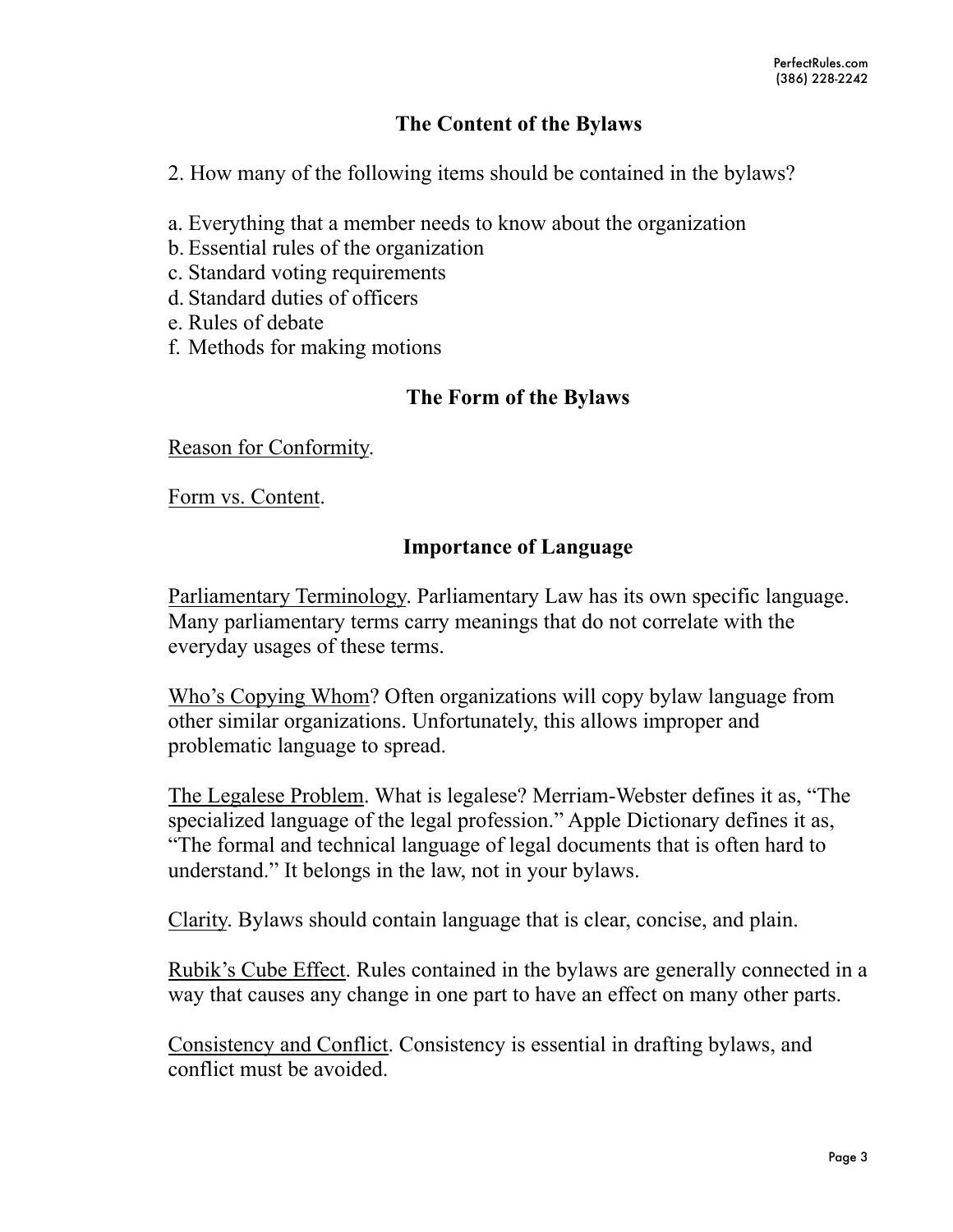Remove the Fluff. Bylaws should not contain superfluous language.

Avoid Defining or Restating Parliamentary Rules. Parliamentary rules and procedures are clearly defined in *Robert's Rules of Order*. Attempts to define or restate them in the bylaws can often change the entire application of your parliamentary authority, which can have disastrous effects.

# **Amending Bylaws**

- 3. Who can amend the bylaws?
- a. the board
- b. the general members
- c. the bylaw committee
- d. it depends on what the bylaws say

# **Bylaw Revision**

- 4. What is a revision?
- a. any change to the bylaws
- b. a change where one section is replaced by new language
- c. a drafting of an entirely new document to replace the current one
- d. a thorough review of the bylaws which may or may not result in a change

Bylaw Committee.

Members' Input.

Professional Review/Consulting.

Presenting and Considering a Revision.

Amendments to a Revision.

Time at which a Revision Takes Effect.

Effect of Adopting a Revision.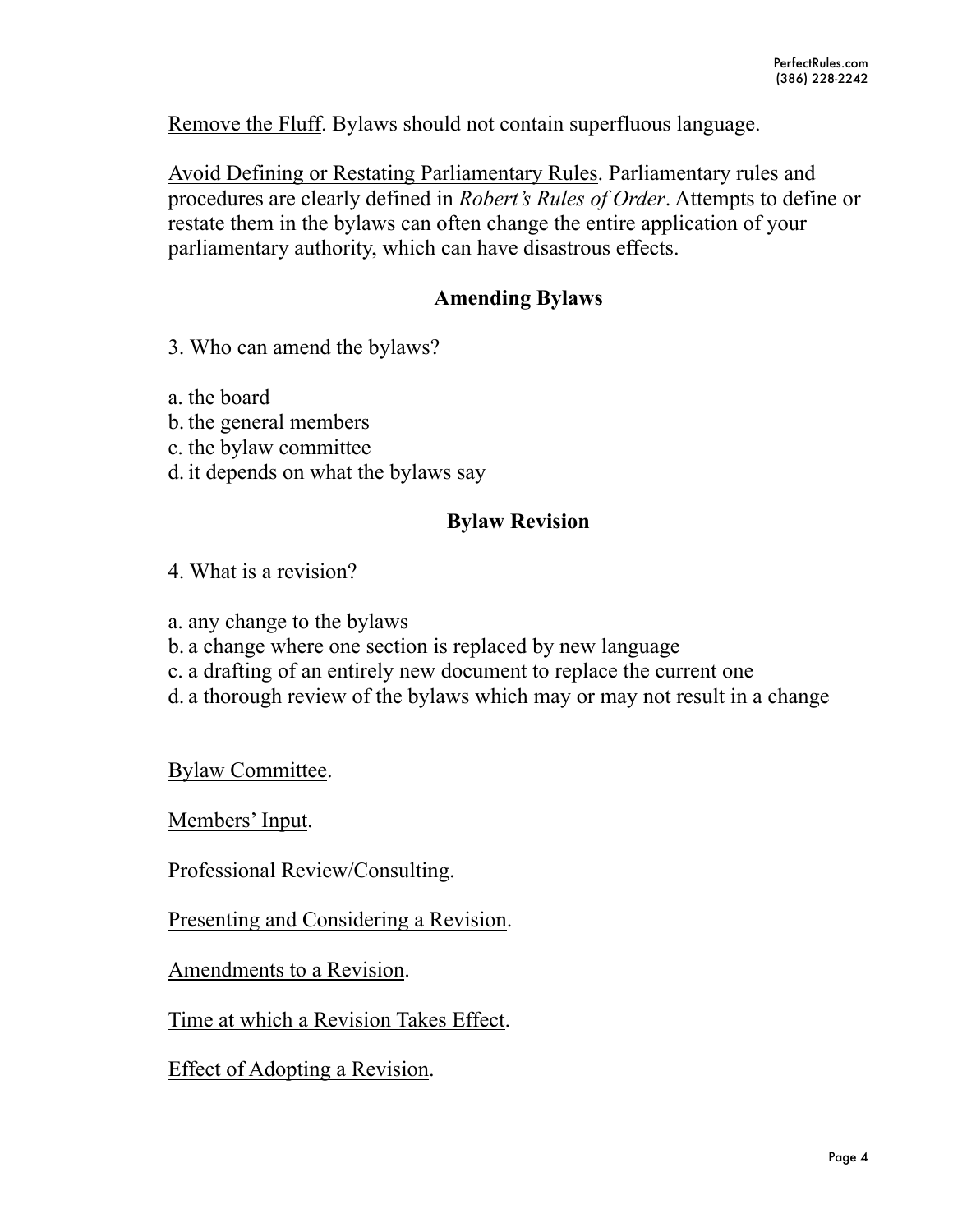# **The Articles**

# **Article I. NAME**

5. When should the name not be in the bylaws?

a. when the name is already established in a higher document

- b. when the organization is not public
- c. when the organization is operating under multiple legal names
- d. the name should always be in the bylaws

Get the name right. The full, exact name should be included, with proper punctuation and spelling.

# **Article II. OBJECT**

6. Should everything the organization wants to accomplish be listed in the Object?

a. yes

b. no

Concise and General. The object should be concise and general, since it sets the parameters outside of which motions cannot be introduced, except by a twothirds vote.

# **Article III. MEMBERS**

- 1. Classes of Members.
- 2. Qualifications or Eligibility for Membership.
- 3. Fees, Dues, and process for handling delinquency.
- 4. Resignations
- 5. Honorary Members

Rights of Members. Members are entitled to full participation, unless restrictions are placed on members or certain classes of members. If a class of members does not have the rights of full participation, the bylaws should clearly establish which rights that class has.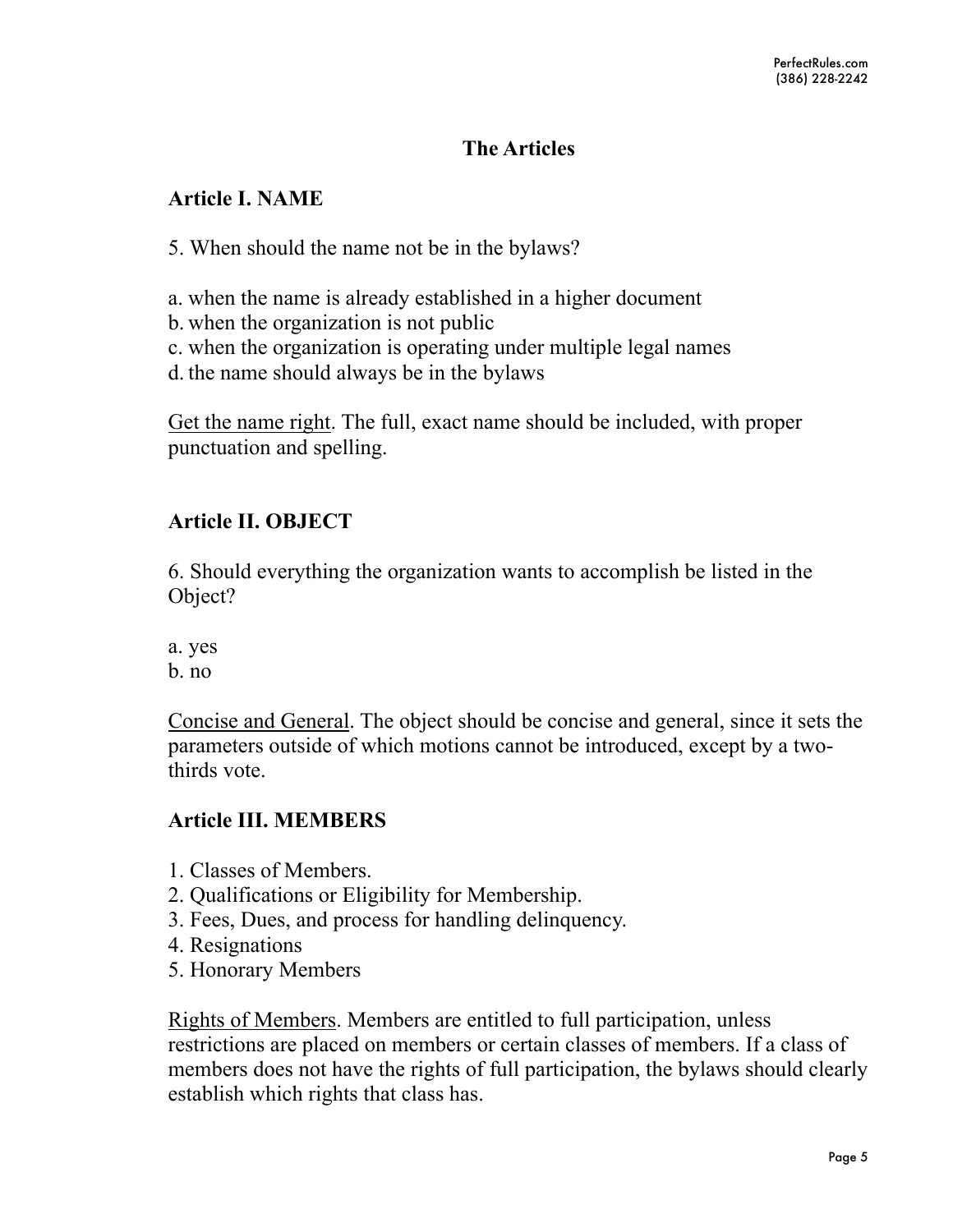Process for Becoming a Member. The bylaws should establish how one becomes a member.

In Good Standing. What does "in good standing" mean?

7. A member who is in arrears on their membership dues can do how many of the following?

a. vote b. make motions c. attend meetings d.serve in office

# **Article IV. OFFICERS**

8. What are the minimum essential officers for the conduct of business in a deliberative assembly?

- a. president and vice president
- b.secretary and treasurer
- c. president and secretary
- d. president

9. What happens if the elected officers are absent at a meeting?

- a. no official business can be transacted, except in an emergency
- b. the meeting must be rescheduled to a time when the officers will be present
- c. new "minimum essential officers" are elected for that one session
- d. the meeting cannot be called to order and therefore will not exist

10. Unless the bylaws say otherwise, who is eligible to hold office?

- a. any member
- b. a member who has been a member for at least one year
- c. a member whose dues are paid
- d. any individual, whether a member or not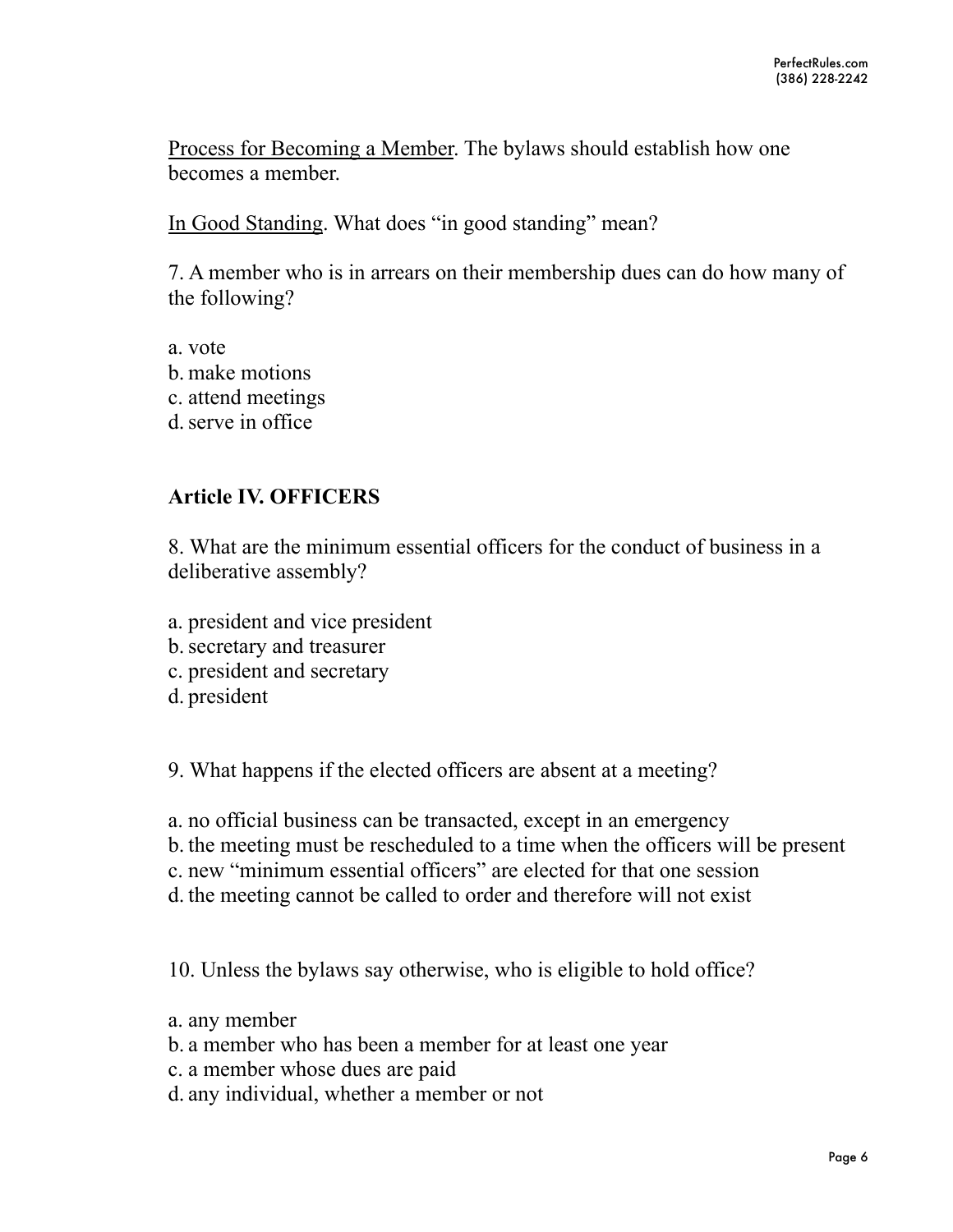What Officers Shall There Be? The most common officers are a president, vicepresident, secretary, treasurer, and, if the organization is large enough, several directors. Directors should be classed as officers. However, the bylaws should prescribe whatever offices are desired. Do not use open-ended language such as "no more than 16 directors."

What are the Officers' Duties? Use language similar to the following: "These officers shall perform the duties prescribed by these bylaws and by the parliamentary authority adopted by the organization."

How are Officers Nominated and When are They Elected? A nominating committee can be established by the bylaws. And the time for electing officers should be prescribed, which can be stated simply as "at the annual meeting."

How are Officers Elected? The bylaws may prescribe that the officers shall be elected by ballot. If so, a provision can be included to dispense with the ballot when there is only one candidate for an office.

What is the Length of the Term of Office, and When Does it Begin? Unless otherwise specified, the term of office begins immediately.

How May Officers be Removed from Office? The following language can be used: "Officers may be removed from office at the pleasure of the membership as provided in the parliamentary authority."

What are the Limits on Holding Office? If there are to be limitations on holding office, they should be prescribed in the bylaws.

# **Article V. MEETINGS**

Meeting Days. "First Friday of each month." ". . . unless otherwise ordered by the organization." The hour and place should NOT be specified in the bylaws, but should be established by a standing rule.

Annual Meeting. One of the meetings should be designated as the annual meeting.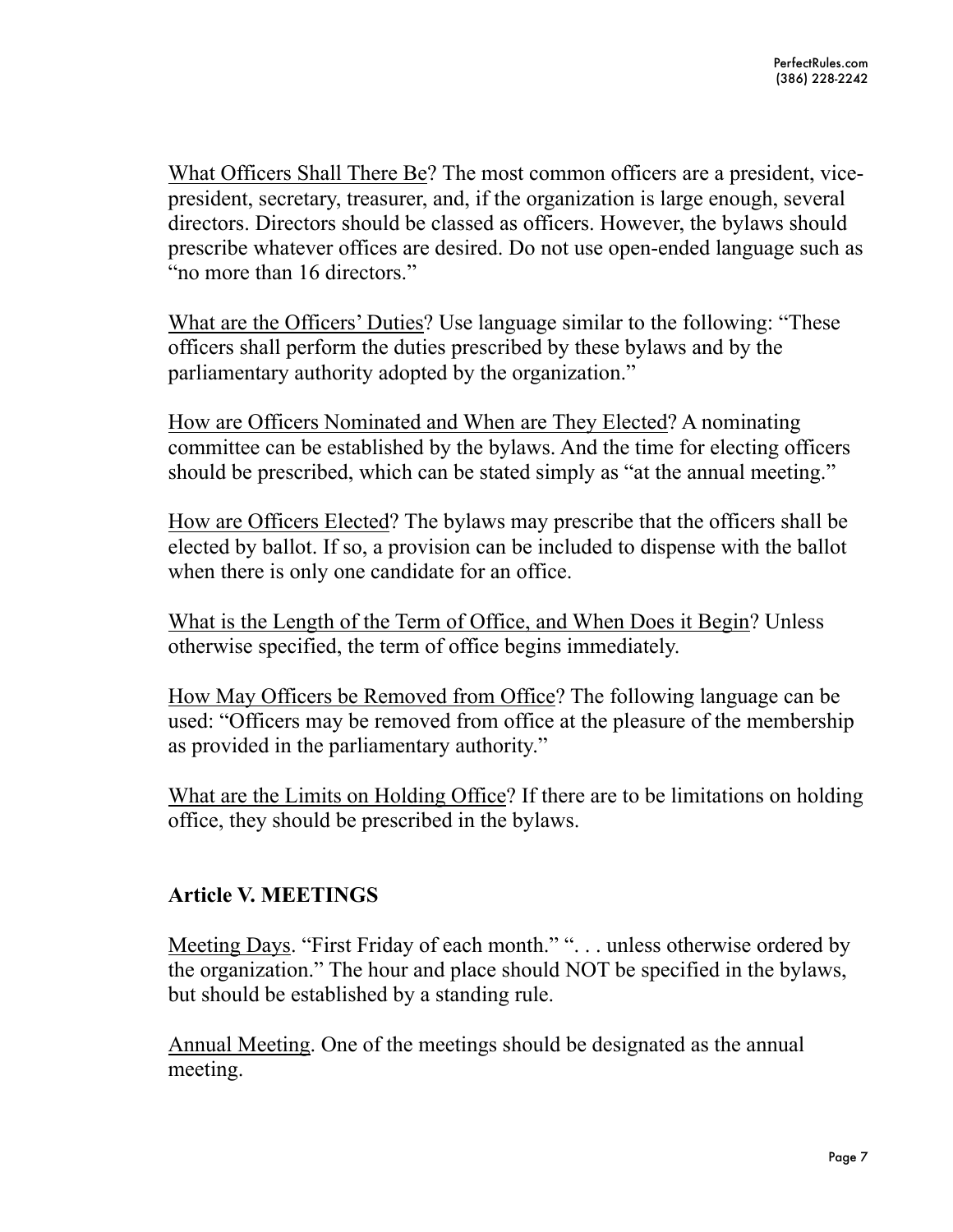Special Meetings. For special meetings to be held, they must be authorized in the bylaws, which should specify how they are called and what number of days' notice must be given.

Quorum. The bylaws should establish the quorum for all meetings.

# **Alternate or Additional Article: CONVENTIONS**

- 1. Authorize periodic convention
- 2. Define its powers and duties
- 3. Fix its quorum
- 4. Specify its voting members
- 5. Prescribe the qualifications of its delegates and alternates, the basis of determining their number, and the method of electing them
- 6. Additional provisions to support the organization and operation of the convention

# **Article VI. EXECUTIVE BOARD**

11. Unless the bylaws say otherwise, who is on the executive board?

- a. all the officers, except the directors
- b. all the officers, including the directors

c. all the officers, including the directors, and the committee chairs d. nobody

12. What does "ex officio" mean?

a. by virtue of office

- b. without election
- c. without a vote
- d. additional officer

Composition. Who is on the board?

Duties and Powers. How much authority does the board have?

Specific Rules. Meeting times. Quorum. Special Meetings.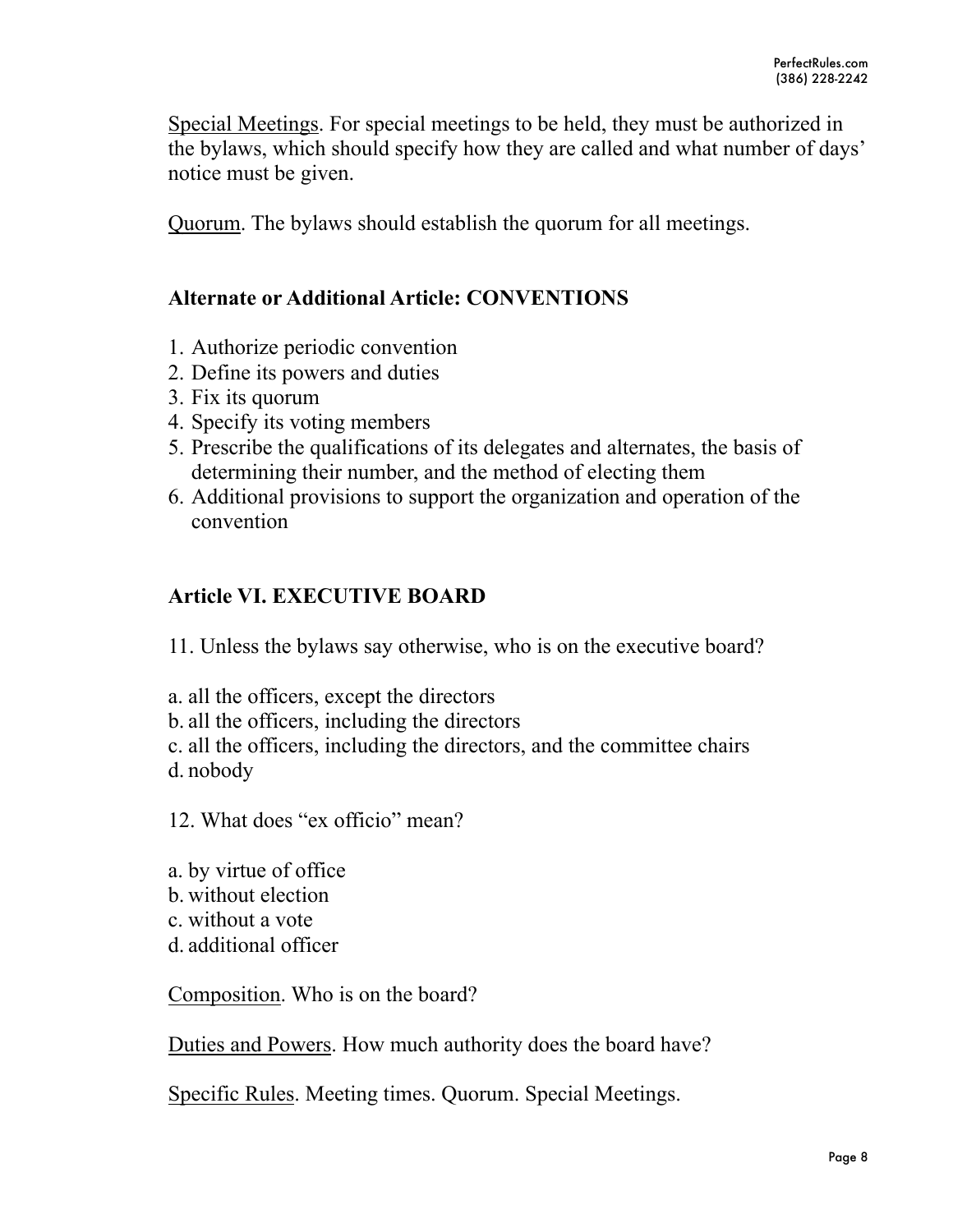# **Article VII. COMMITTEES**

13. What is the difference between Standing Committees and Special Committees?

- a. Special Committees handle more complex matters
- b. Standing Committees are composed of the officers
- c. Special Committees go out of existence at the conclusion of their assigned task
- d. Standing Committees report only to the board

# RONR (11th ed.), p. 492, ll. 3-6

Each of the Standing Committees should be established under this article. A separate section for each should prescribe its name, composition, manner of selection, and duties. A separate section may provide for the establishment of additional Standing Committees and special committees, which may provide that they be appointed by the President. If the President is to appoint all committees and be ex officio a member of all committees, the nominating committee should be excluded, and it may also be advisable to exclude all disciplinary committees.

# **Article VIII. PARLIAMENTARY AUTHORITY**

"The rules contained in the current edition of *Robert's Rules of Order Newly Revised* shall govern the organization in all cases to which they are applicable and in which they are not inconsistent with these bylaws and any special rules of order the society may adopt."

# **Article IX. AMENDMENT OF BYLAWS**

Vote Requirement. Which body can amend the bylaws? When can they be amended? What notice is required? When do amendments take effect?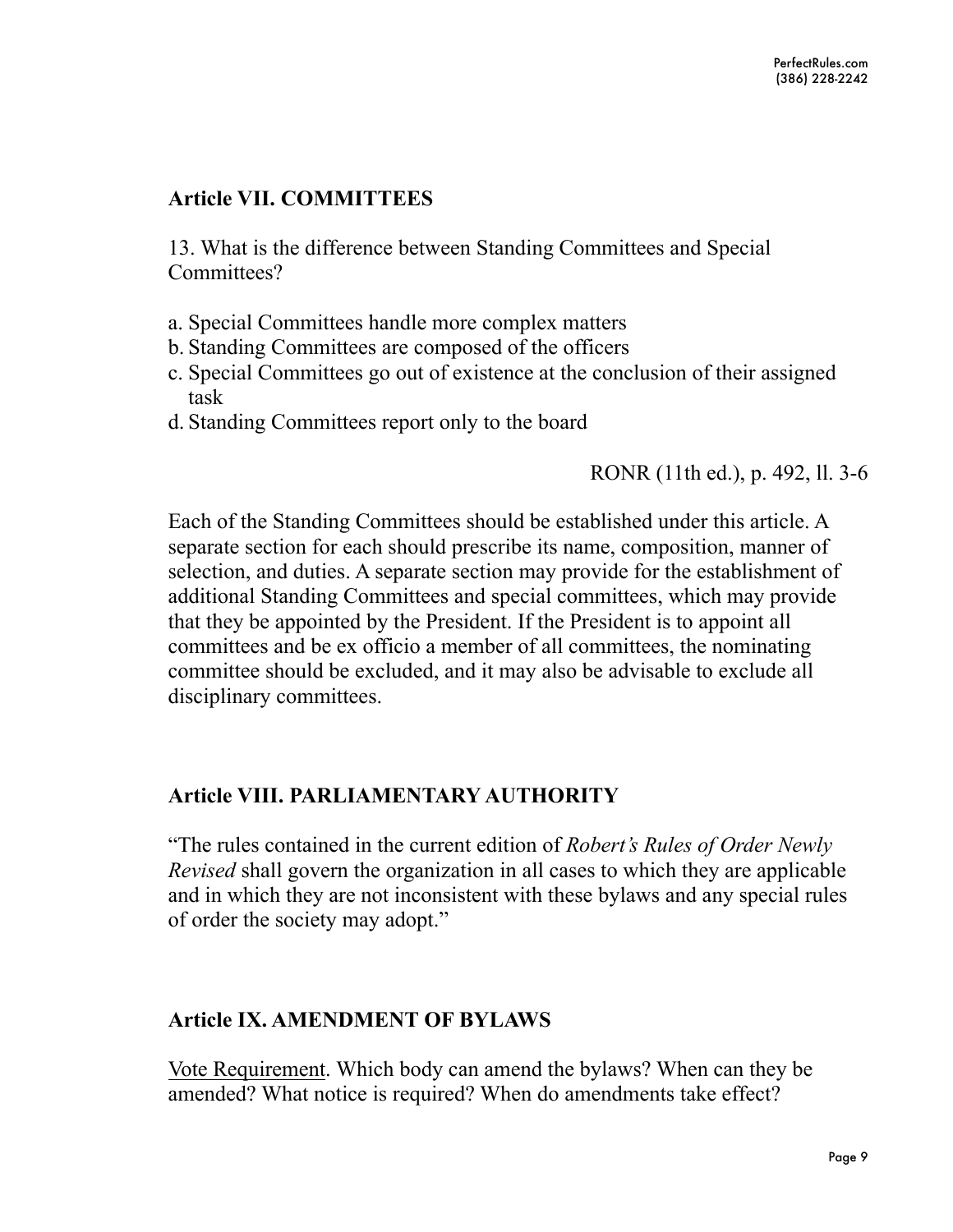# **Principles of Interpretation**

- 1. Each society decides for itself the meaning of its bylaws.
- 2. When a provision of the bylaws is susceptible to two meanings, one of which conflicts with or renders absurd another bylaw provision, and the other meaning does not, the latter must be taken as the true meaning.
- 3. A general statement or rule is always of less authority than a specific statement or rule and yields to it.
- 4. If the bylaws authorize certain things specifically, other things of the same class are thereby prohibited.
- 5. A provision granting certain privileges carries with it a right to a part of the privileges, but prohibits a greater privilege.
- 6. A prohibition or limitation prohibits everything greater than what is prohibited, or that goes beyond the limitation; but it permits what is less than the limitation, and also permits things of the same class that are not mentioned in the prohibition or limitation and that are evidently not improper.
- 7. The imposition of a definite penalty for a particular action prohibits the increase or diminution of the penalty.
- 8. In cases where the bylaws use a general term and also two or more specific terms that are wholly included under the general one, a rule in which only the general term is used applies to all the specific terms.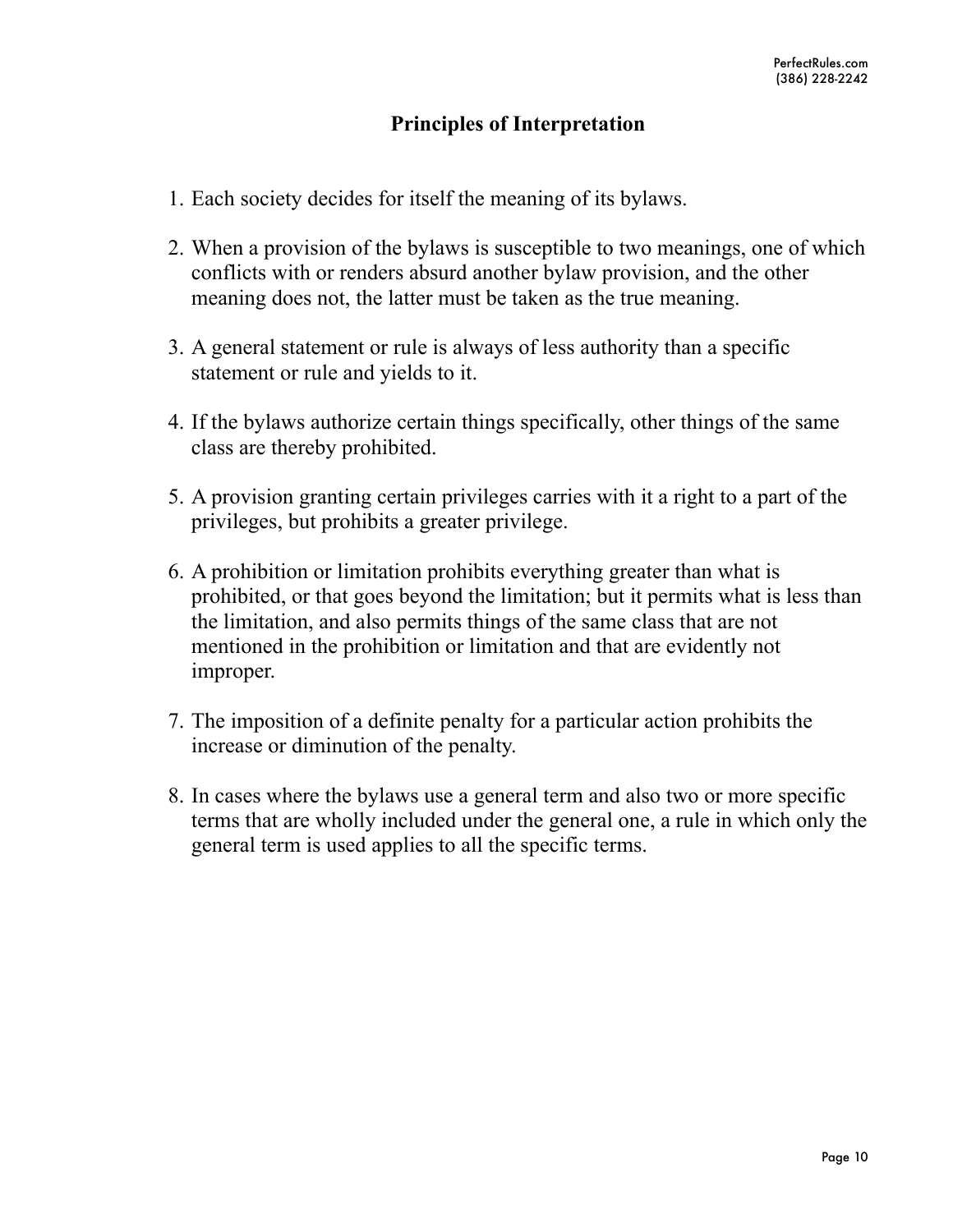# **Important Parliamentary Terms**

Parliamentary procedure has its own specific language, and below are some important terms that must be understood.

Deliberative Assembly - A group of people meeting to decide courses of action to be taken in the name of the entire group.

Quorum - The minimum number of members who must be present at the meetings of a deliberative assembly for business to be validly transacted.

Majority - More than half.

The Chair - Known also as the chairman or president or presiding officer, this is the person who presides over the meeting.

Obtaining the Floor - Being recognized by the chair as having the exclusive right to be heard at that time. "The chair must recognize any member who seeks the floor while entitled to it." - RONR (11th ed.), p. 29, ll. 17-18.

Motion - A formal proposal by a member, in a meeting, that the assembly take certain action, also called a "question."

Debate - Discussion of the merits of a pending motion.

In Order/Out of Order - Refers to whether or not an action is in accordance with the rules.

Amendment - A subsidiary motion used to change the text of a pending motion.

Order of Business - An established sequence in which business shall be taken up in a session.

Majority Vote - More than half of the votes cast by persons entitled to vote, excluding blanks and abstentions, at a regular or properly called meeting.

Two-thirds Vote - At least two thirds of the votes cast by persons entitled to vote, excluding blanks and abstentions, at a regular or properly called meeting.

Point of Order - A call for the chair to make a ruling and to enforcement of the rules.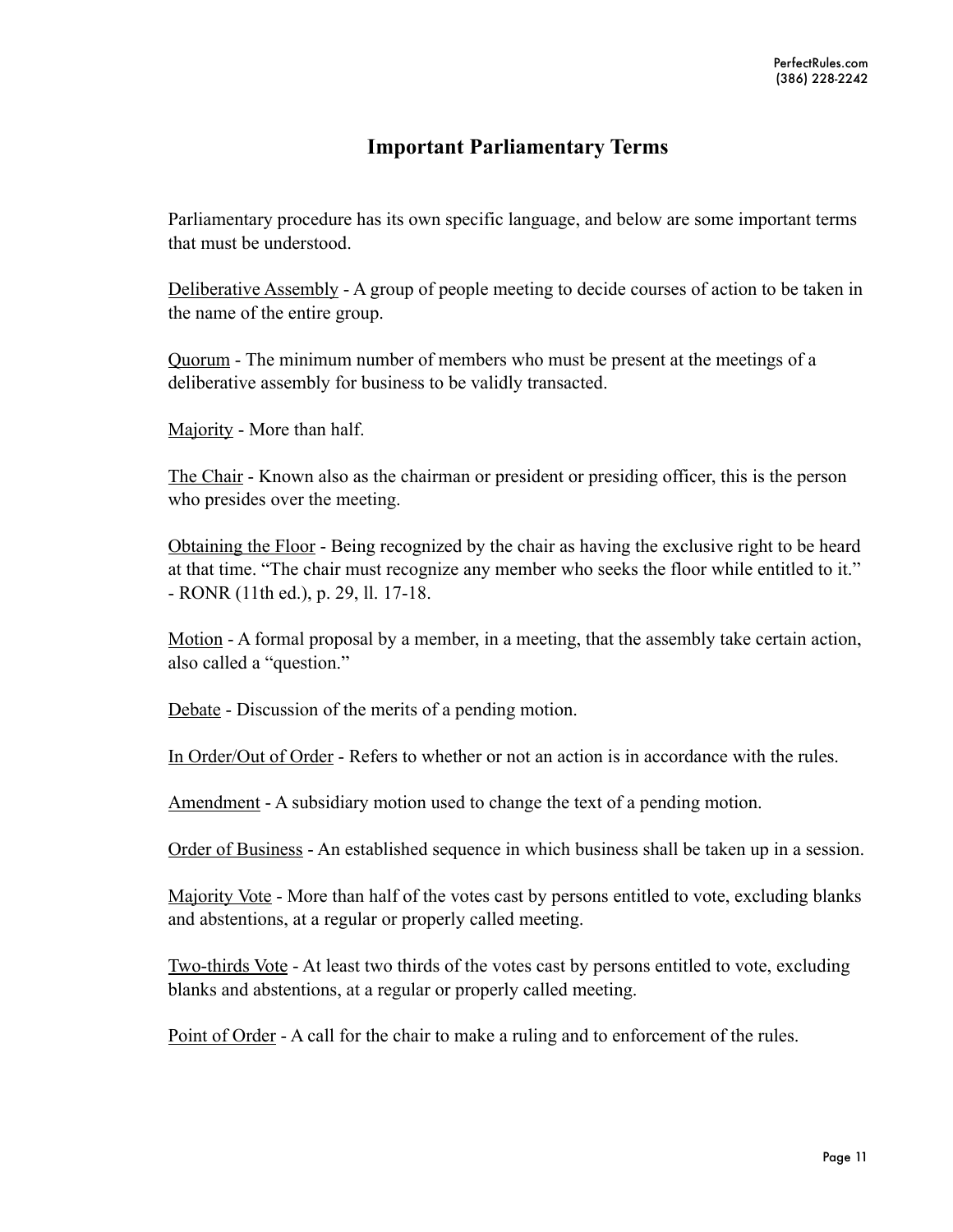# **Order of Business**

14. What is an Order of Business?

a. The immediately pending motion

- b. The official report of business that was transacted in the meeting
- c. All motions that are set to come before the assembly
- d. An established sequence for business to be taken up

RONR (11th ed.), p. 351, ll. 22-24

15. Under *Robert's Rules of Order*, how is an Order of Business established in an organization with regular monthly meetings?

- a. The Order of Business must be established in the bylaws
- b. A meeting has no Order of Business until adopted at the start of each meeting
- c. Adopting RONR automatically gives an organization an Order of Business
- d. The chair sets the Order of Business

RONR (11th ed.), p. 353, ll. 17-22

16. After any opening ceremonies, what is the first item of business in the Standard Order of Business?

- a. President's Report
- b. Membership Committee Report
- c. Bylaw Amendments
- d. Reading and Approval of the Minutes

RONR (11th ed.), p. 353, l. 10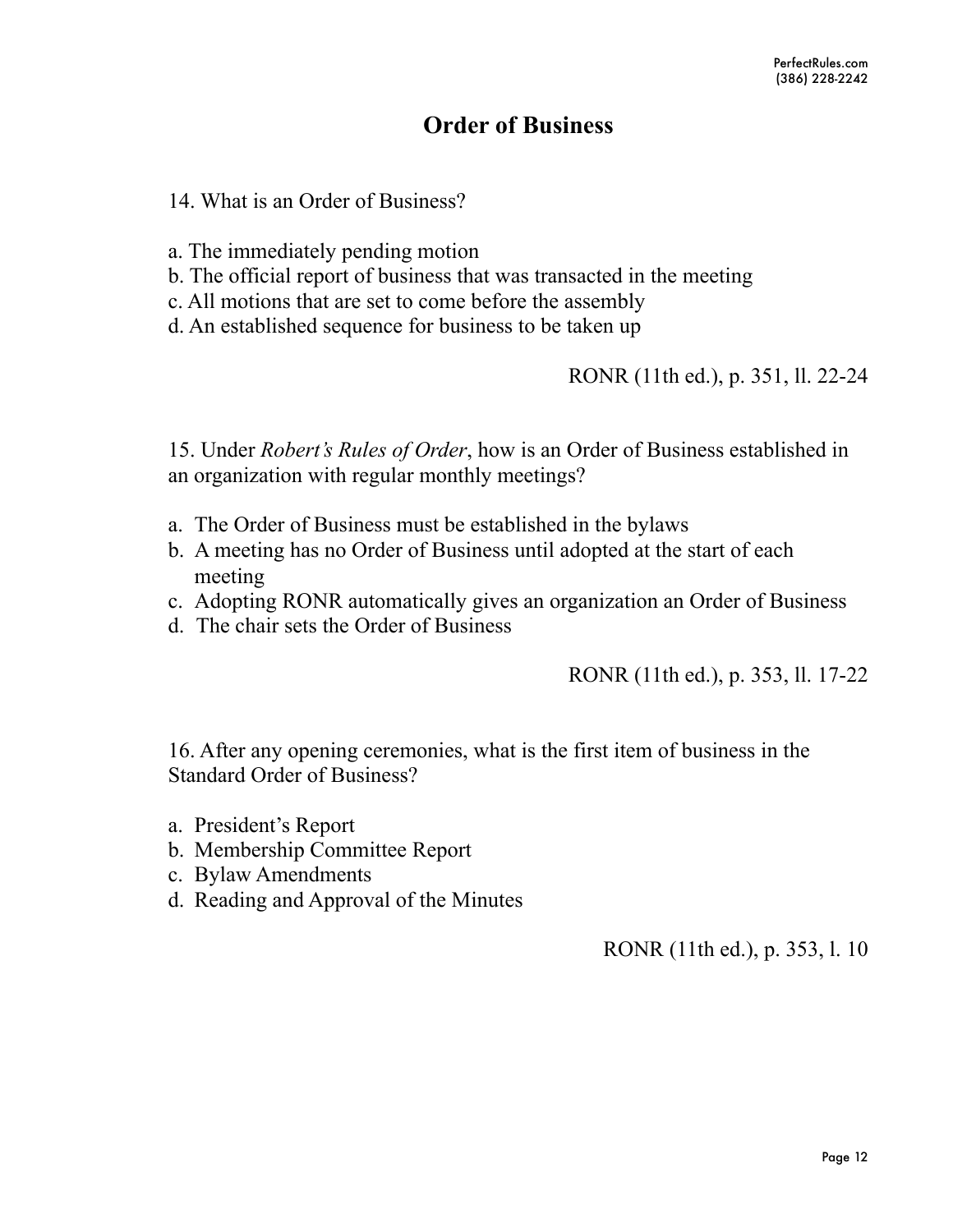17. What is Old Business?

- a. A motion that was discussed at a previous meeting without being put to a vote
- b. Any motion that was adopted at a previous meeting
- c. An expression that should be avoided, since it may add confusion
- d. Adopted motions that have expired

RONR (11th ed.), p. 358, footnote

18. What is Unfinished Business?

- a. A question that was pending when the previous session adjourned
- b. Any Unfinished Business from the previous session that was not reached
- c. Any General Orders from the previous session that were not reached
- d. All of the Above

RONR (11th ed.), p. 358, ll. 19-30

19. True or False: Matters that the bylaws require to be considered at a particular meeting may be regarded as Special Orders for that meeting.

a. True

b. False

RONR (11th ed.), p. 357, ll. 27-31

20. True or False: A meeting should have an Agenda to ensure orderly transaction of business.

a. True b. False

21. True or False: If an Agenda is adopted, an item of business cannot be considered unless it is on the Agenda.

a. True b. False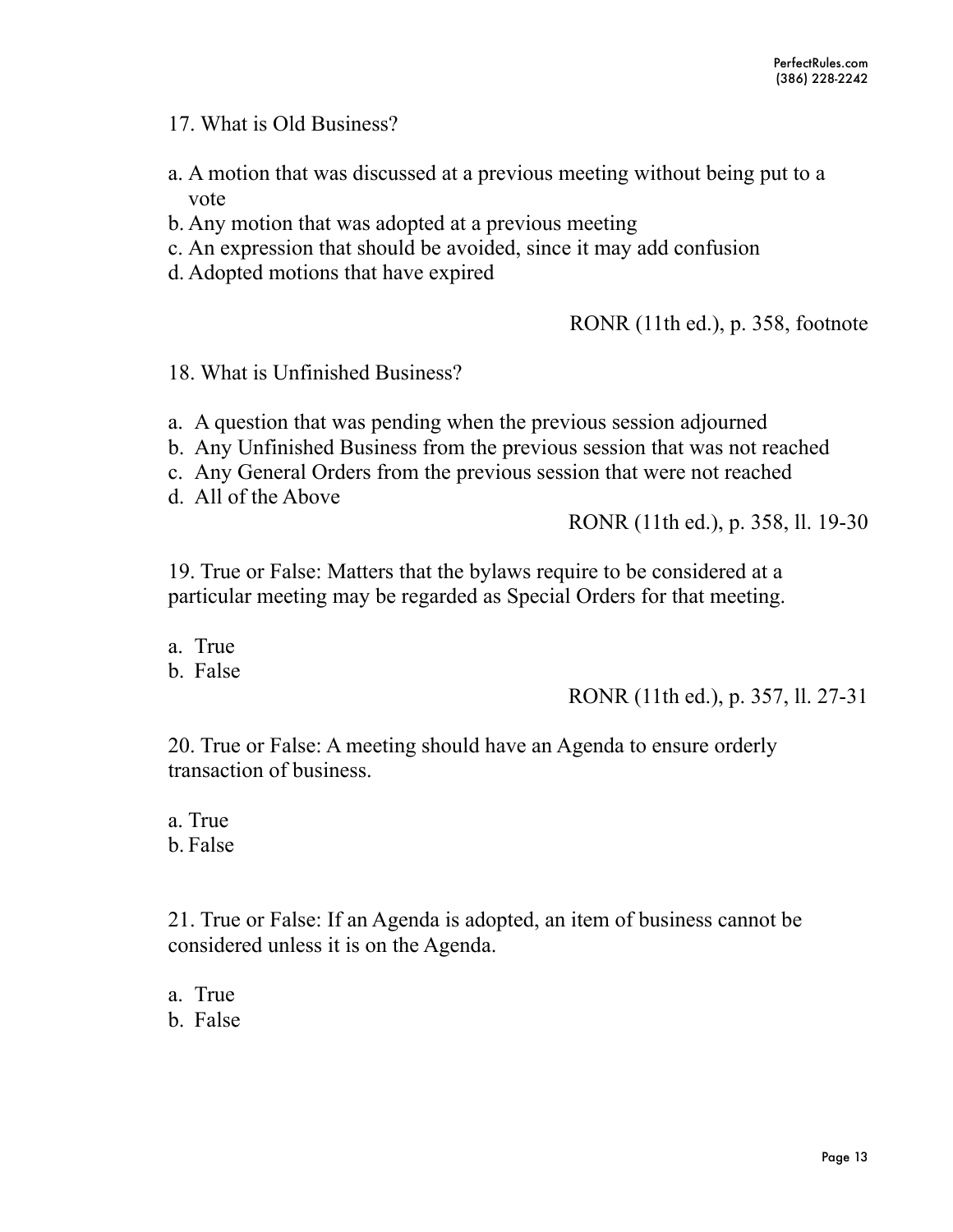22. Which of the following statements is true of an Agenda at the time it is being considered?

- a. It is neither debatable nor amendable.
- b. It is debatable, but not amendable.
- c. It is not debatable, but it can be amended.
- d. It is both debatable and amendable.

RONR (11th ed.), tinted page 8-9, #10

# **Order of Business**

- ‣ Reading and Approval of the Minutes
- ‣ Reports of Officers, Boards, and Standing Committees
- ‣ Reports of Special Committees
- ‣ Special Orders
- ‣ Unfinished Business and General Orders
- ▶ New Business

RONR (11th ed.), p. 353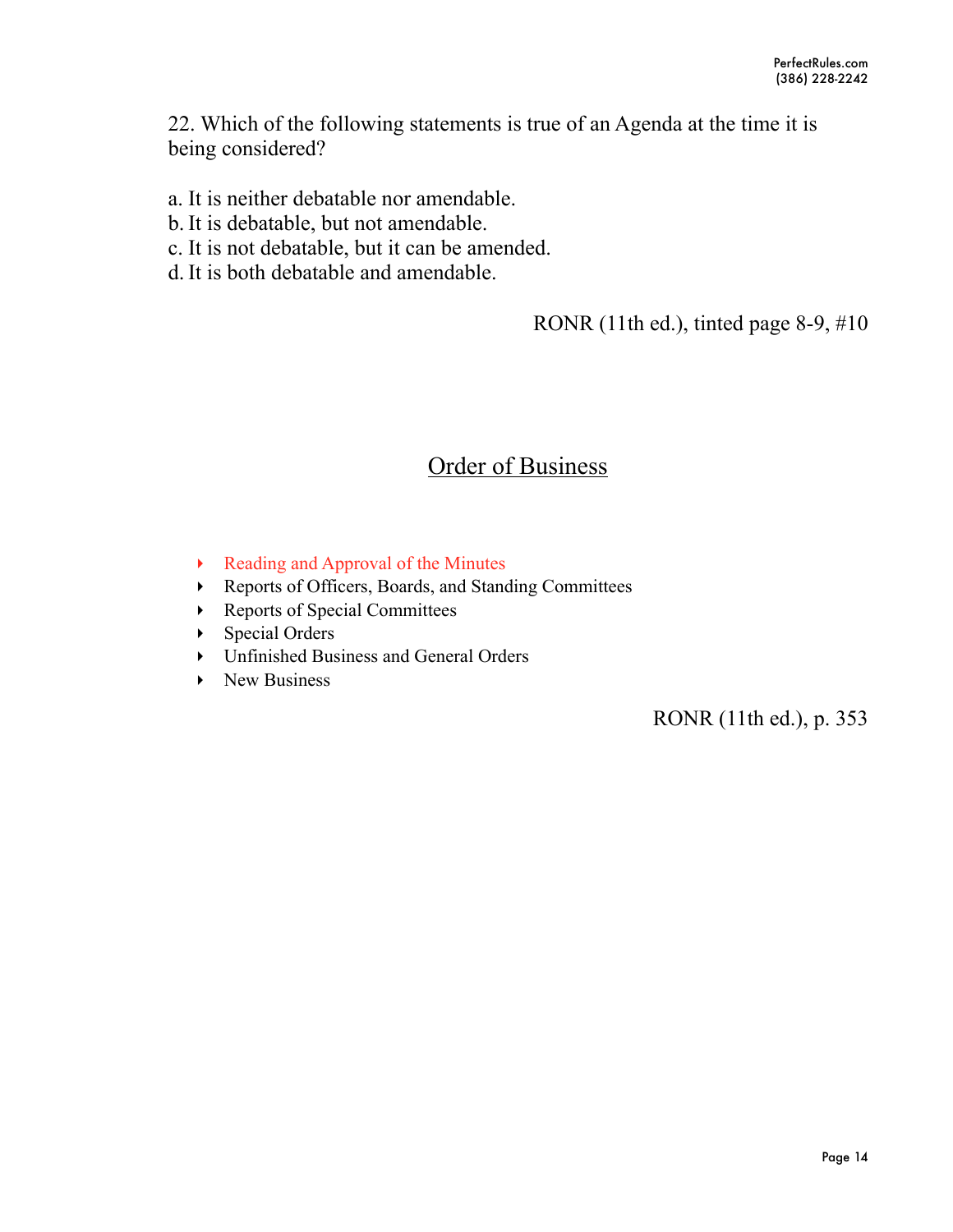# **The Minutes**

**What are the minutes?**

**Should the minutes contain everything that was said in the meeting?** 

**Who is in charge of the content of the minutes?** 

**Why are minutes approved?** 

**What if the assembly changes its mind before the minutes are approved?**

**If we voted in January to buy 20 cases of apples for the picnic, can we change that to 25 when we approve the minutes in February?** 

**Can a member offer a correction to the minutes if he wasn't at the last meeting?** 

**Can the President adjust the minutes before or after they are amended?** 

**When should the minutes be presented to the assembly and approved?** 

**Is a motion required to approve the minutes?** 

**What vote is required to approve the minutes?** 

#### **What should the minutes contain?**

- $\blacktriangleright$  The kind of meeting.
- Name of the organization.
- Date, time, and place.
- ‣ Fact that the chair and secretary were present, or their substitutes.
- $\rightarrow$  Approval of the minutes of previous meeting
- ‣ All Main Motions, plus secondary motions when necessary for clarity
- Complete substance of oral reports (when permitted)
- $\blacktriangleright$  All notices of motions
- $\blacktriangleright$  All points of order and appeals, with reasons given by the chair for rulings
- ‣ Hour of adjournment

#### First Paragraph

1.Type of Meeting 2.Name of the Organization 3.Date and Time, and Place (if place is not always the same) 4.President and Secretary 5. Minutes of the Previous Meeting RONR (11th ed.), p. 468-469

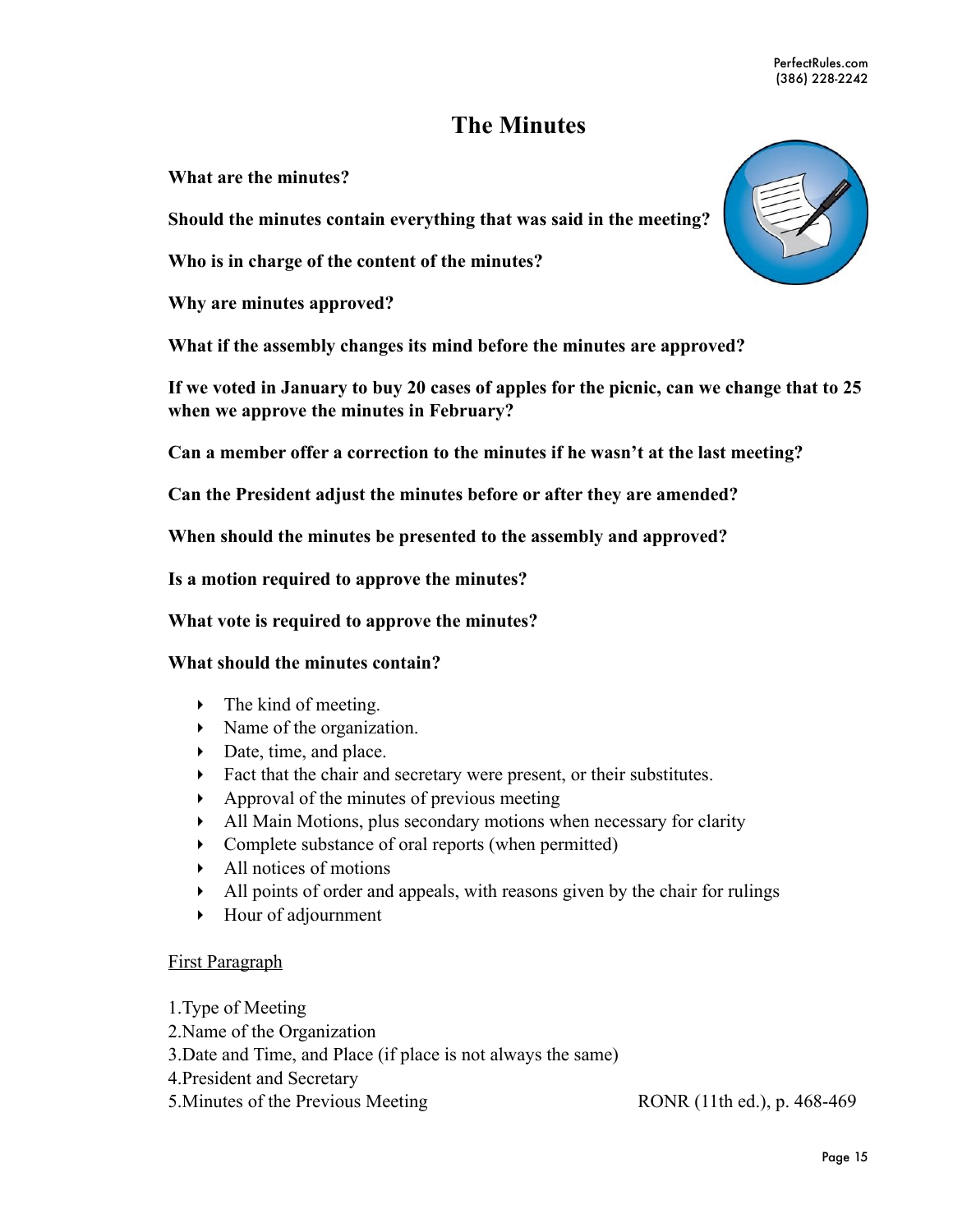# **Example of First Paragraph with President and Secretary Present**

The  $(Regular / Special)$  meeting of  $(Organization's Name)$  was held on  $\underline{\hspace{1cm}}$   $\underline{\hspace{1cm}}$   $\underline{\hspace{1cm}}$   $\overline{\hspace{1cm}}$  , at  $\underline{\hspace{1cm}}$   $(\underline{\text{Time}})$  , at  $\underline{\hspace{1cm}}$   $(\underline{\text{Location}})$ the President being in the chair and the Secretary being present. The minutes of the last meeting were read and approved as corrected.

# **Example of First Paragraph with temporary chair and temporary secretary**

|                                                                                         | The    | (Regular / Special) |                              |  | meeting of (Oragnization's Name) | was |  |  |
|-----------------------------------------------------------------------------------------|--------|---------------------|------------------------------|--|----------------------------------|-----|--|--|
| held on                                                                                 |        |                     | (Date), at (Time), at        |  | (Location)                       |     |  |  |
| with                                                                                    | (Name) |                     | serving as chair pro tem and |  | (Name)                           |     |  |  |
| serving as secretary pro tem. The minutes of the last meeting were read and approved as |        |                     |                              |  |                                  |     |  |  |
| corrected.                                                                              |        |                     |                              |  |                                  |     |  |  |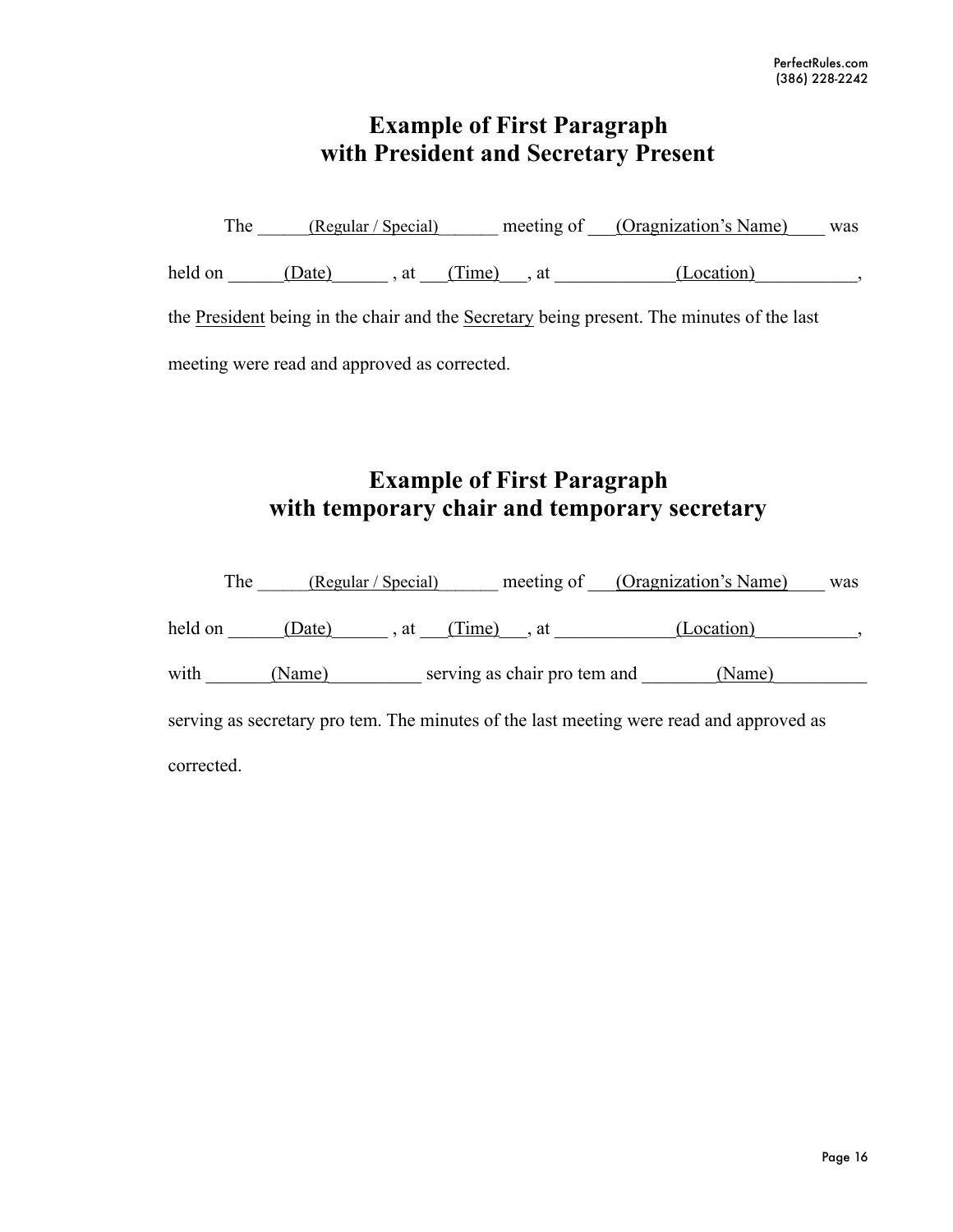#### **The Body of the Minutes, What should it Contain?**

**1. REPORTS RECEIVED:** A statement of which reports were received at the meeting should be included in the minutes, but not the reports themselves. The reports, which should be written, should be kept by the secretary.

**EXAMPLE:** The report of the President was received and placed on file.

**2. MOTIONS:** All Main Motions and Motions to Bring a Question Again Before the Assembly (unless withdrawn)

- a. include the exact wording as adopted or otherwise disposed of (note that it was debated or amended only parenthetically)
- b. if it was temporarily disposed of, explain how, and include any adhering secondary motions

#### **EXAMPLE 1. - MAIN MOTION**

ASSUME THE FOLLOWING HAPPENED IN THE MEETING:

Tom Thompson: "I move that Rita Brown be endorsed for Region One representative."

The motion was debated, then adopted.

#### PUT THE FOLLOWING IN THE MINUTES:

Tom Thompson moved "that Rita Brown be endorsed for Region One representative." The motion was adopted after debate.

#### **EXAMPLE 2. - MAIN MOTION with AMENDMENT:**

Barbara Jones: "I move that \$800 be donated to the Make-a-Wish Foundation."

Ann Adams: "I move to amend by striking out \$800 and inserting \$200."

The assembly debates the amendment. The assembly adopts the amendment. The assembly debates the main motion. The assembly adopts the main motion.

#### IN THE MINUTES:

A motion by Barbara Jones, after debate and amendment, was adopted as follows: "That \$200 be donated to the Make-a-Wish Foundation."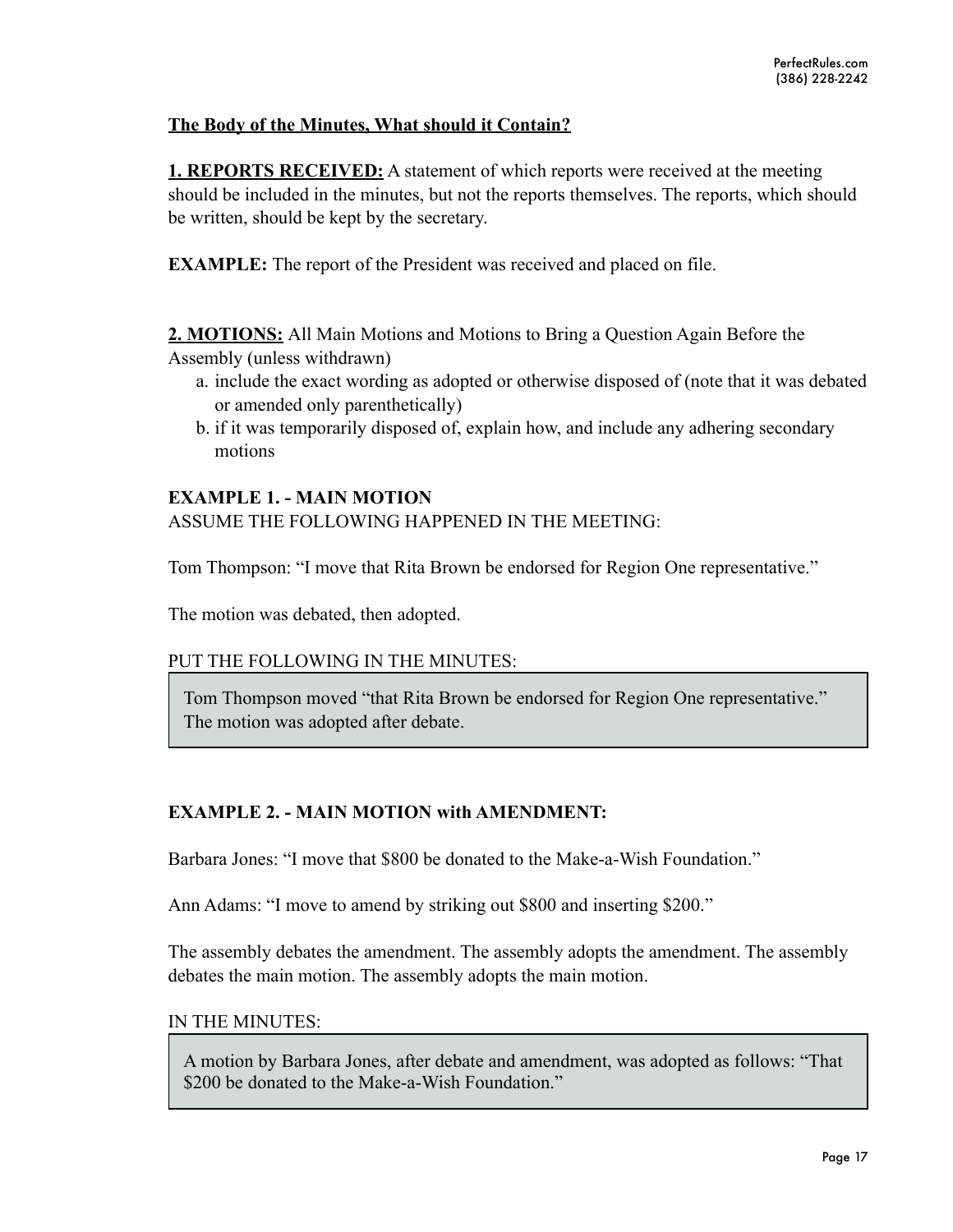#### **SAMPLE MINUTES**

ABC Foundation of Springfield  $\frac{1}{2}$ 

The regular meeting of ABC Foundation of Springfield was held on July 11, 2016, at 7:13 P.M, at the American Patriots Post #1234 in Springfield, FL, with President Roberta Jones presiding and Secretary Ken Allen present. The minutes of the previous regular meeting were approved as corrected.

The reports of the President, Vice-President, Treasurer, Executive Board, and Finance Committee were received and placed on file.

A motion by Jane Doe "that \$500 be donated to the ABC Foundation" was adopted.

A motion by Karl Lancaster "that flowers be sent to Mindy Mathis at a cost not to exceed \$75" was adopted after debate and amendment.

A motion by Bob Jones "that a car wash be held on December 8th" was referred to a committee of three, along with a pending motion by Anne Lewis "to amend by striking out 'December 8th' and inserting 'November 28th'." The president appointed Bob Jones, Anne Lewis, and Patty Smith to the committee.

A motion by Amy Adams "that the website be password-protected to prevent access by nonmembers" was lost after debate.

A motion by Lynn Parker "that the parking-lot lights be turned off on the weekends" was postponed to the next meeting.

The meeting adjourned at 9:21 P.M.

Ken Allen, Secretary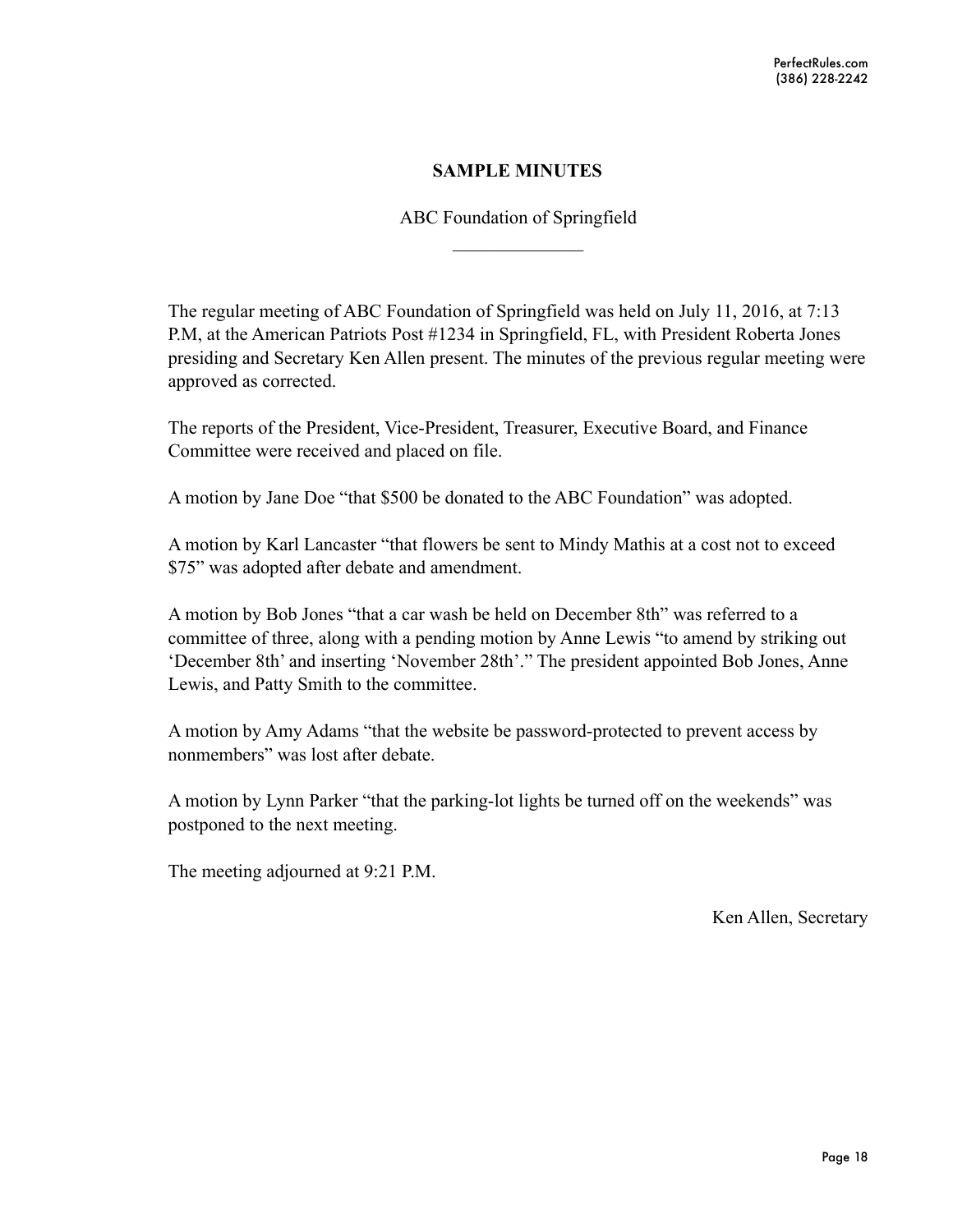#### **Order of Business**

- ‣ Reading and Approval of the Minutes
- ‣ Reports of Officers, Boards, and Standing Committees
- ‣ Reports of Special Committees
- ‣ Special Orders
- ‣ Unfinished Business and General Orders
- ▶ New Business

# Written Reports

#### **Are written and oral reports pretty much the same thing?**

#### **What are the benefits of written reports?**

- 1. Accuracy
- 2. Accountability
- 3. Longevity
- 4. Member Access
- 5. Time Consumption
- 6. Clarity and Completeness

#### **Order of Business**

- ‣ Reading and Approval of the Minutes
- ‣ Reports of Officers, Boards, and Standing Committees
- ‣ Reports of Special Committees
- ‣ Special Orders
- ‣ Unfinished Business and General Orders
- ▶ New Business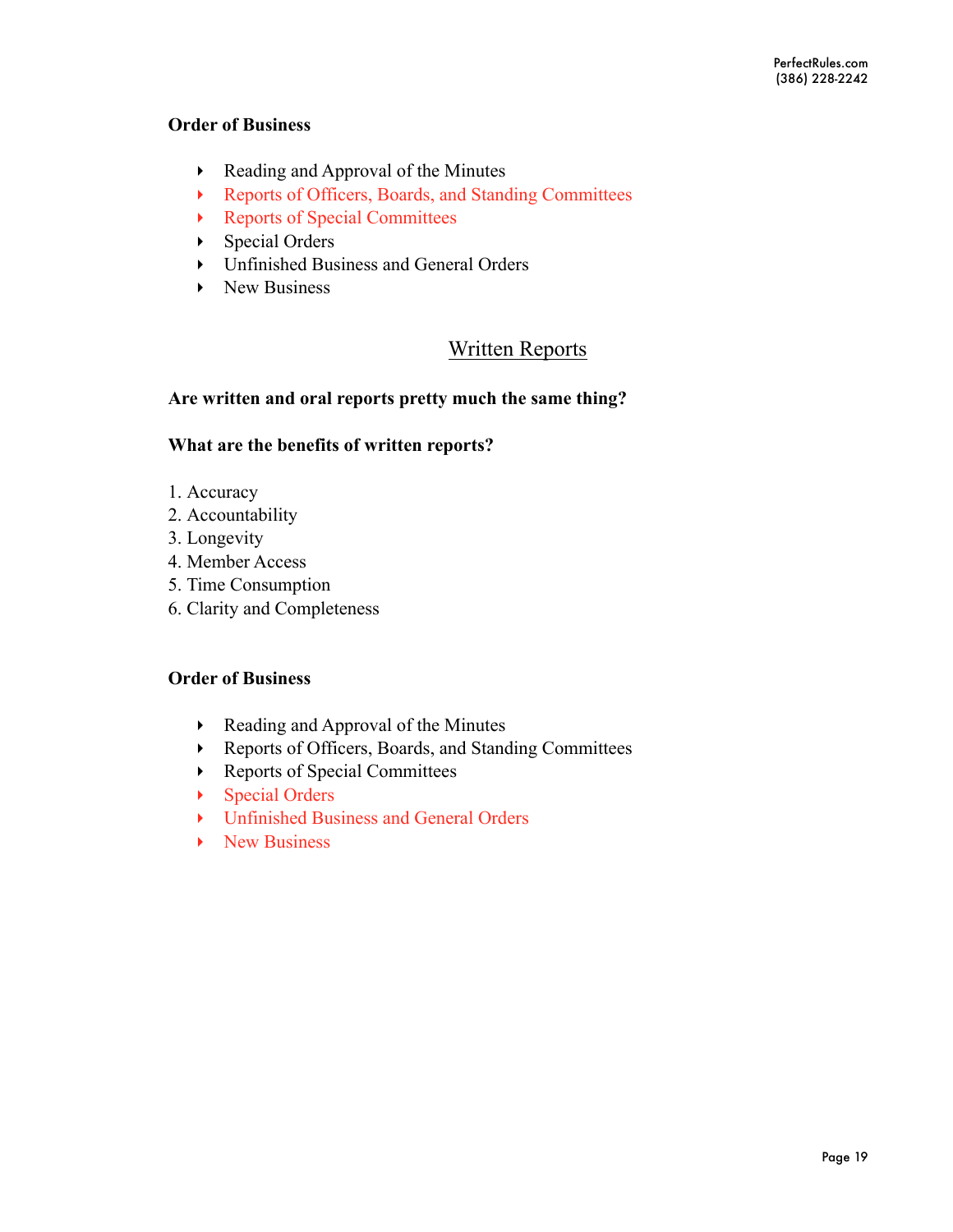# Answer Key

1. c — It is a common misconception that all the rules of the national organization apply to its subordinate units. This is not the case. For example, if the national bylaws prescribe that the president shall be ex officio a member of all committees, this applies only to the national president and national committees. It does not mean that a chapter president is ex officio a member of all the chapter's committees.

2. b — Commonly, there is a tendency to put too many rules in the bylaws. The standard voting requirements, standard duties of officers, rules of debate, and methods for making motions are all contained in the parliamentary authority (most commonly *Robert's Rules of Order*) and should not be repeated in the bylaws.

3. d — The bylaws should contain a provision on their amendment, and this provision must be followed.

4. c — A revision is a form of amendment whereby an entirely new document replaces the current bylaws. When extensive changes are to be made throughout the bylaws, a revision is often the best method.

5. a — If the name of the organization is already established in a higher document (such as articles of incorporation or constitution), it is not a good idea to repeat the name in the bylaws, since this allows for unintended conflict, in which case the name of the higher governing document prevails.

 $6. b$  — The object should be general and concise.

7. All of the above — Neither parliamentary law nor *Robert's Rules of Order*  removes the rights of membership based on failure to pay dues. To limit a member's rights due to being in arrears would require a provision in the bylaws. 8. c

 $9<sub>c</sub>$ 

10. d — Neither Parliamentary law nor *Robert's Rules of Order* sets any restrictions on eligibility for serving in office. Any such restrictions may, however, be contained in the bylaws.

11.  $d$  — An organization has no executive board, unless one is prescribed in the bylaws. Therefore, the composition of the executive board is determined by the bylaws.

12. a — An ex-officio member of a board or committee is one who is a member of that board or committee by virtue of holding another office. An ex-officio member has the same rights as any other member.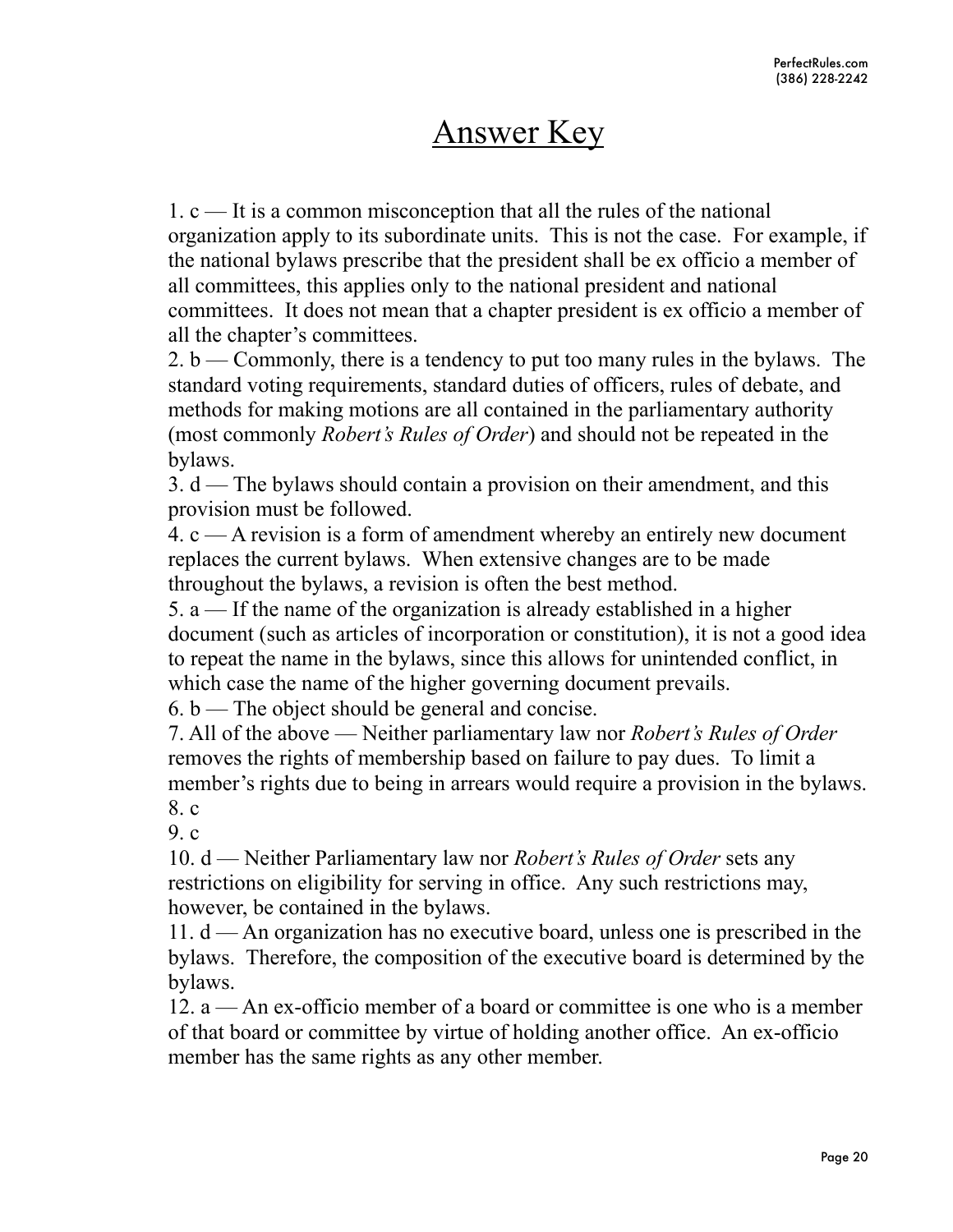13. c

14. d

15. c — See *Robert's Rules of Order Newly Revised* (11th ed.), p. 353, for the prescribed Standard Order of Business

16. Reading and Approval of the Minutes

17. c

18. d

19. True

20. False

21. False

22. d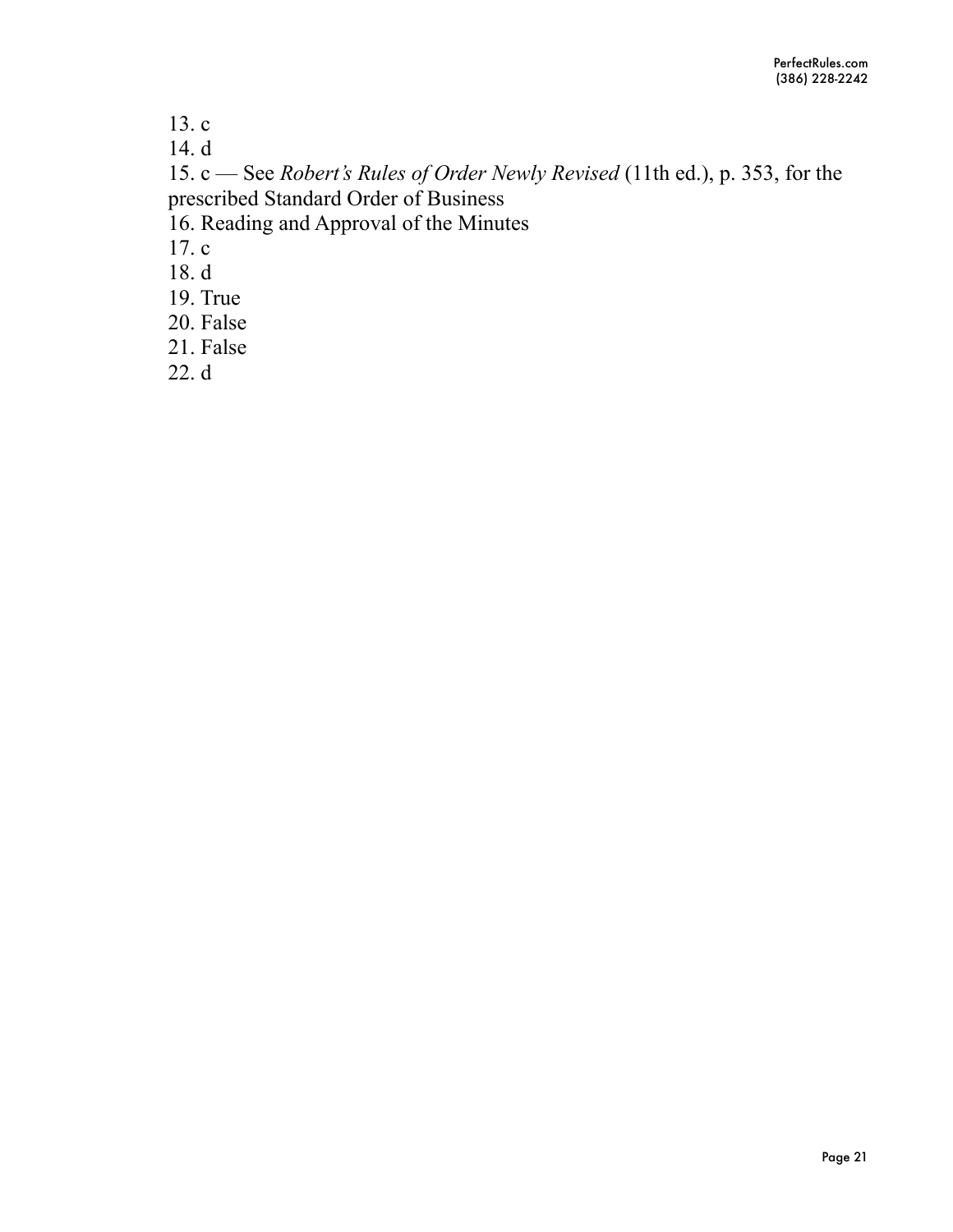PerfectRules.com (386) 228-2242

# **The Minutes (Answer Key)**

#### **What are the minutes?**

The minutes are the official record of what was done in a meeting.

#### **Should the minutes contain everything that was said in the meeting?**

No, "the minutes should contain mainly a record of what was *done* at the meeting, not what was *said* by the members. The minutes should never reflect the secretary's opinion, favorable or otherwise, on anything said or done." - RONR (11th ed.), p. 468, ll. 17-20.

#### **Who is in charge of the content of the minutes?**

The assembly (i.e., the members assembled in a meeting) is in charge of the contents of the minutes. The secretary creates the draft of the minutes, but this is only a draft until it is approved by the members in a meeting. When the minutes are being considered by the assembly, any member can offer a correction. If there is any objection to the correction, a majority vote decides the question.

#### **Why are minutes approved?**

Minutes are approved so that they become the official statement of the assembly.

#### **What if the assembly changes its mind before the minutes are approved?**

The minutes must accurately reflect what happened in the meeting, no matter how the assembly feels about what happened.

#### **If we voted in January to buy 20 cases of apples for the picnic, can we change that to 25 when we approve the minutes in February?**

No, you cannot change history by amending the minutes. The minutes must accurately reflect what happened, even if the assembly later prefers that it didn't happen.

#### **Can a member offer a correction to the minutes if he wasn't at the last meeting?**

Yes, any member can offer a correction, regardless of whether he was in attendance at the meeting to which the minutes apply.

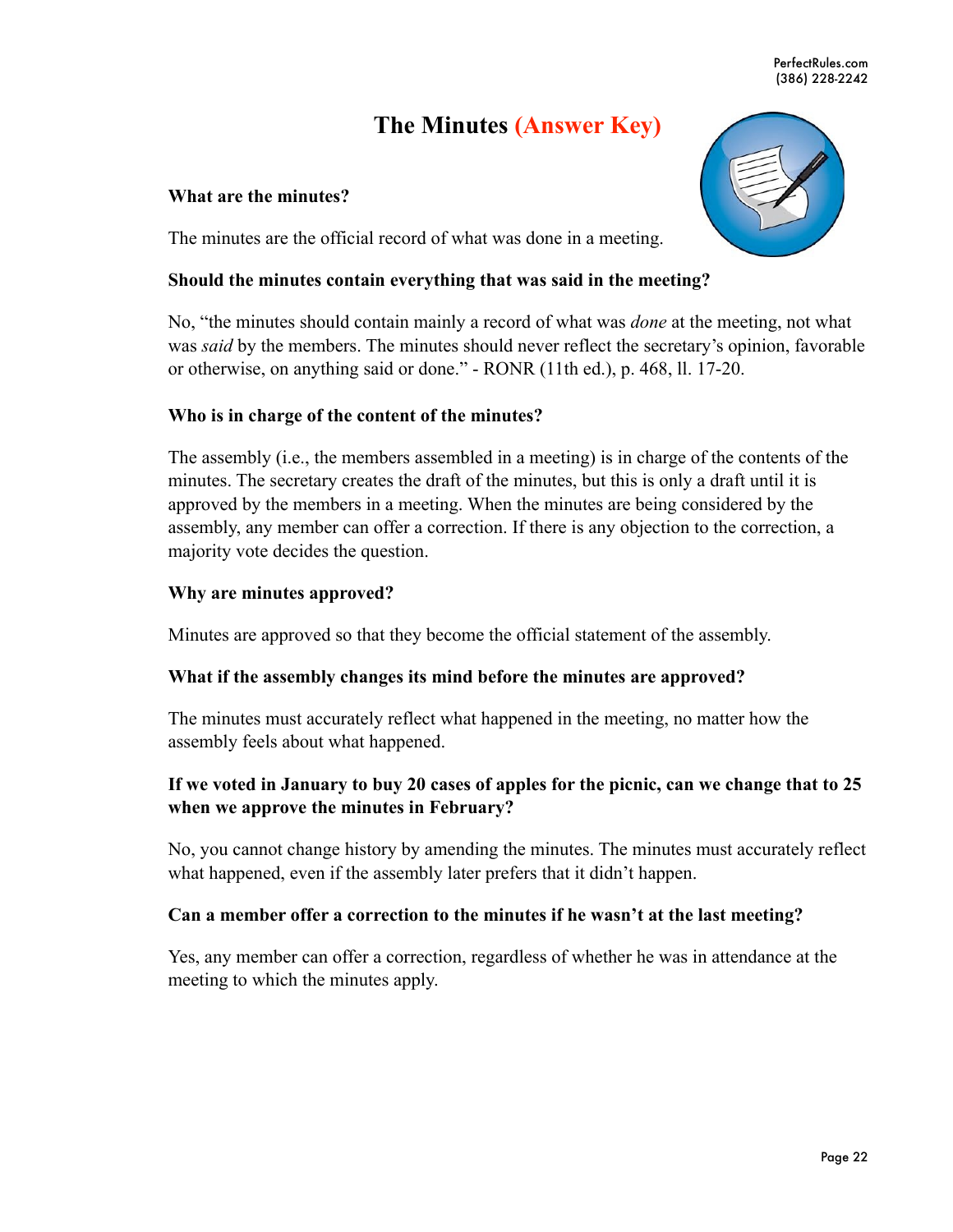#### **Can the President adjust the minutes before or after they are amended?**

No, the secretary should draft the minutes, and the secretary has complete control over his *draft*. When the assembly approves the minutes (after correcting them, if necessary), only the assembly can make changes to them.

#### **When should the minutes be presented to the assembly and approved?**

Reading and Approval of the Minutes is the first heading in the Standard Order of Business. The minutes should be read and approved as the first item of business after the meeting is called to order.

#### **Is a motion required to approve the minutes?**

No, a formal motion to approve the minutes is not necessary. After the minutes are read (or distributed in lieu of being read), the chair asks, "Are there any corrections to the minutes?"

#### **What vote is required to approve the minutes?**

There is no vote on the approval of the minutes. After the corrections (if any) have been disposed of, the chair simply declares the minutes approved. The minutes are thus approved without any formal vote. The only proper way to object to the approval of the minutes is to offer a correction.